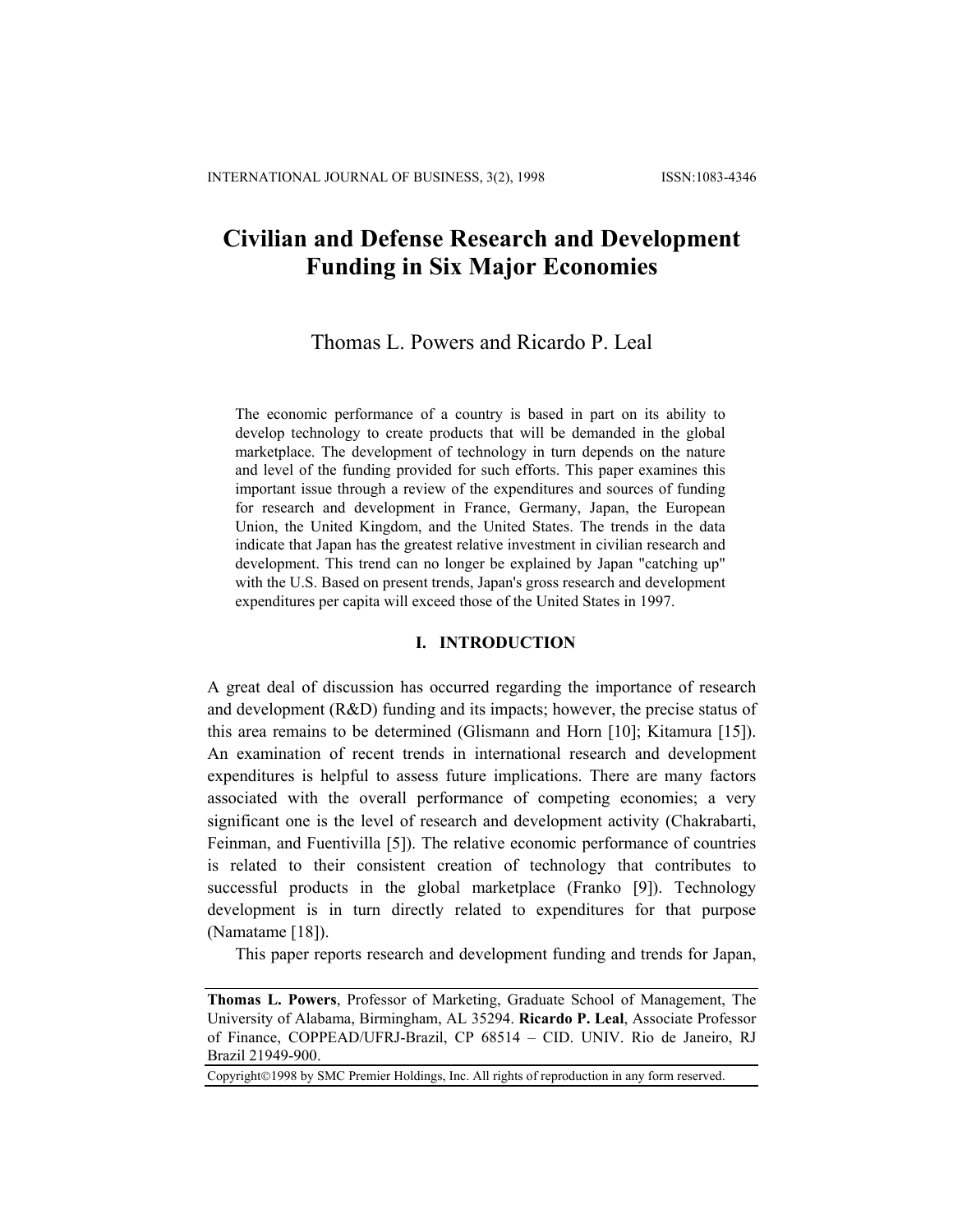France, Germany, the United Kingdom, the United States, and the European Union based on the Organization for Economic Cooperation and Development (OECD) data for the period 1981 through 1994. Our contribution is to report on these trends and to estimate the level of total civilian R&D expenditures that is not reported by the OECD. We believe that this variable is the most relevant in assessing the impact of R&D funding. Our purpose is to report the status of this area, as opposed to making policy recommendations. We report that, based on present trends, Japan is the only country analyzed able to realistically catch up with the U.S. in the funding of gross research and development expenditures per capita. Maintaining the current growth trends, Japan would catch up with the U.S. in 1997. Japan has already overtaken the U.S. when only civilian R&D expenditures are considered relative to the GDP or on a per capita basis. It can be safely said that in relative terms, Japan is the country that invests the most in non-defense-oriented research and development. The paper is organized as follows. First, background material related to research and development funding and how it may contribute to firm and national competitiveness is presented. The specific objectives of the research are detailed; results are presented, and implications based on our findings are discussed.

#### **II. BACKGROUND**

The global economy of the 21st century will see many new challenges facing the world's major economies. Among these challenges will be the need for funding and development of new products and processes. Countries and companies that were industry leaders in the post World War II period may find them at risk as the world evolves into a more unified and integrated economic framework (Behrman [2]; Terpstra [25]). The triad regions of Asia, North America, and Europe will constitute major markets as well as business threats to one another in the 21st century. Japan and the United States have been considered the most competitive economies in the world, and their commercial confrontation is a constant in the international media (The Economist [26]). From the perspective of U.S. business organizations, many that have previously been industry leaders may find themselves unable to keep up with increasingly innovative competitors from abroad (Dertouzos, Lester, and Solow [6]). Increased innovation by competing nations has and will continue to threaten the leadership position of the U.S. (Ryan and Bonham-Yeaman [22]; Dertouzos et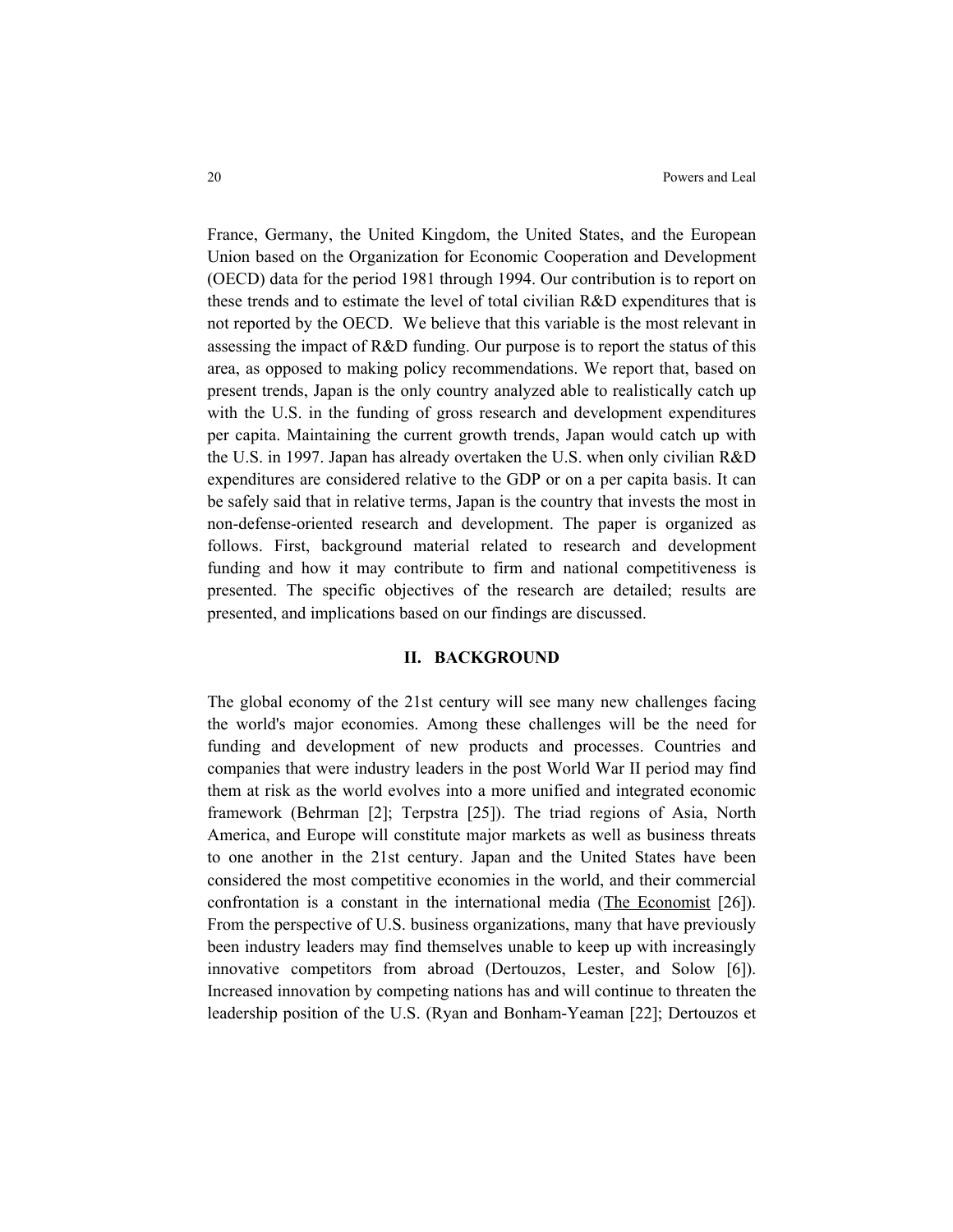al. [6]).

The impact of innovation on economic performance has been recognized for several years (Ross and Kami [21]; Parkinson [19]; Kantrow [12]), and has been viewed as a major threat to U.S. firms (Kim and Mauborgne [14]). In the period following World War II, U.S. firms were leaders in new product development and innovation. In recent years, however, European and Japanese companies have become very visible in their technological progress (Glismann and Horn [10]). Technology's impact on products in global markets is believed to be a source of Japan's economic strength (Chakrabarti [4]; Powers and Leal [20]). Although Japan has been the most visible global player in innovative product development activity, there is also evidence that the U.S. may be threatened in certain industries by European nations that are increasing their standing as a significant global force (Sorenson [24]; Scott [23]; Chakrabarti [4]).

Future events in the global market will be based, in part, on present innovative activities (Auriol and Pham [1]). Already, we see shorter product life cycles that force firms to increase investment in product design and manufacturing processes in order to remain competitive. As the global economy shifts to higher technology goods, the importance of research and development funding will increase further as these industries require relatively higher levels of expenditures than lower technology goods. During the 1980s, production of high-technology products in the Organization for Economic Co-Operation and Development (OECD) countries increased by 117% (Butler [3]).

Not only has foreign investment in technology been seen as a cause of decreased U.S. leadership, but also in some cases foreign countries have obtained a higher return on their investment in research and development. Japan has accomplished this through a greater emphasis on process technology, as opposed to basic research. This has enabled Japan to be faster and more efficient in producing and delivering products compared to the U.S. (Mansfield [17]). Japanese research and development spending is second in the world; only the U.S. being greater. Of particular interest is the fact that the growth of research and development spending in the Japanese private sector has widely surpassed that of the public sector (Kitamura [15]).

Funding of research and development activity is necessary for the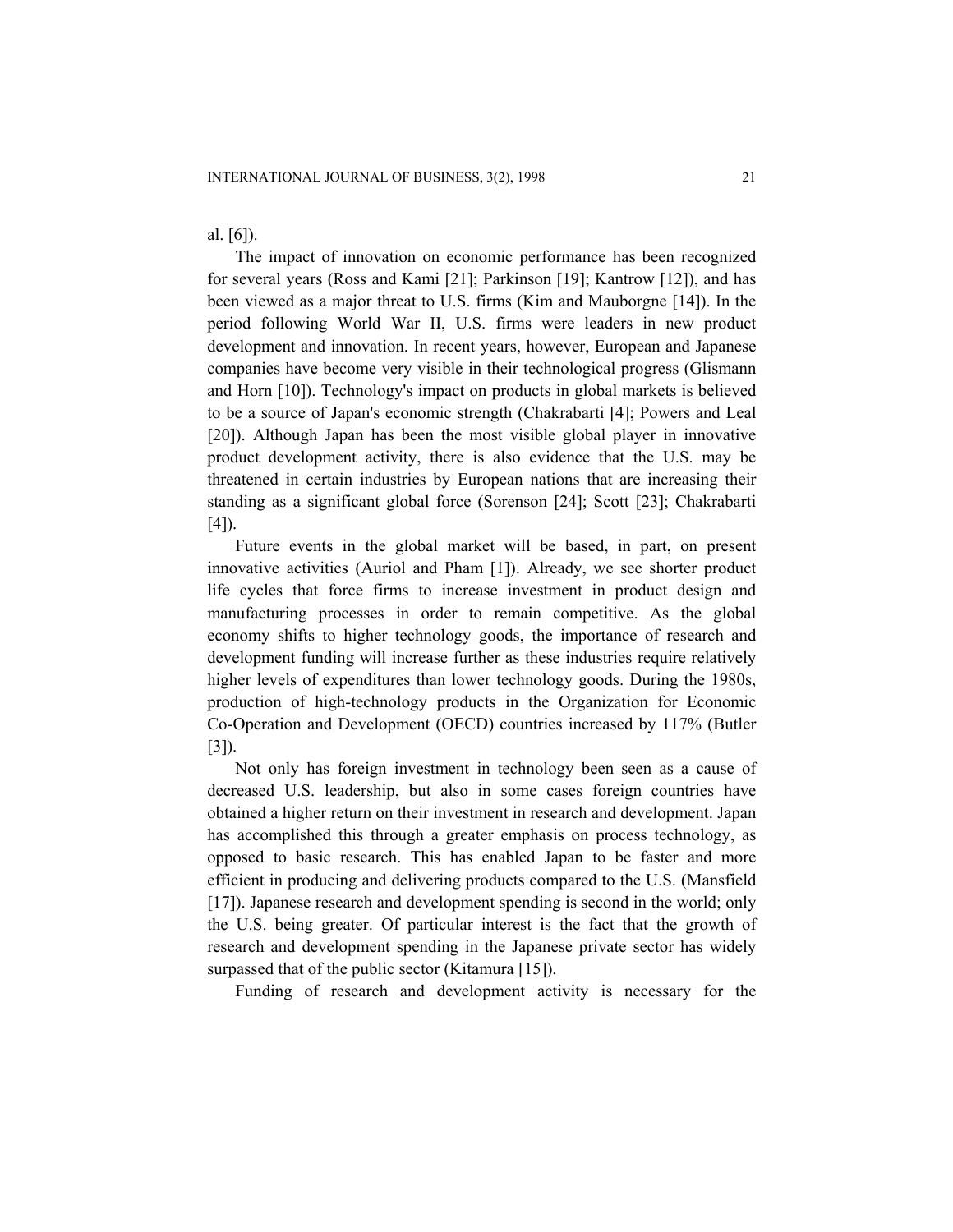development of technology to foster subsequent technology (Dinopoulos, Oehmke, and Segerstrom [7]). The need for funding research and development exists at two levels, new innovations as well as continued improvements (Gomory [11]). Each of these aspects plays an important part in maintaining competitive advantage. The losses in global market shares of the United States and the United Kingdom relative to Asian and European competitors over the past 20 years have been due in part to a lower level of investment in technology (Franko [9]). The U.S. still holds the largest market share in high-technology industries. However, the maintenance of this position will be in part based on its ability to fund research and development activity and to realize a sufficient technological and competitive return from this investment.

 Research and development expenditures are a viable government policy element that is also controlled by individual firms. Although governments may play a major role in research and development funding, both the funding level and the direction of the research that is conducted is often dependent on the actions of individual firms. The consistency of research and development expenditures over time is also important, in addition to the level of expenditures. Research and development must be funded in slow economic periods, as well as during times of greater economic and business growth (Macharzina [16]). Our research examined the recent trends in this funding, emphasizing the total civilian research and development expenses and its trends. Specifically how R&D and inventive activities impact competitiveness is beyond the scope of this paper and remains an important issue for future research.

#### **III. RESEARCH OBJECTIVE AND METHOD**

The specific objectives of the present research are to address the following questions for the countries examined: 1) What are the levels of research and development expenditures and how have those expenditures changed since the early 1980s? 2) What is the relative level of research and development funding between industry and government, and what proportion of government funding is devoted to defense? 3) What is the subsequent total net level of civilian research and development funding? 4) How long would it take for the economies analyzed to catch up with the U.S. given the current trends?

In order to address these research questions, data were obtained from the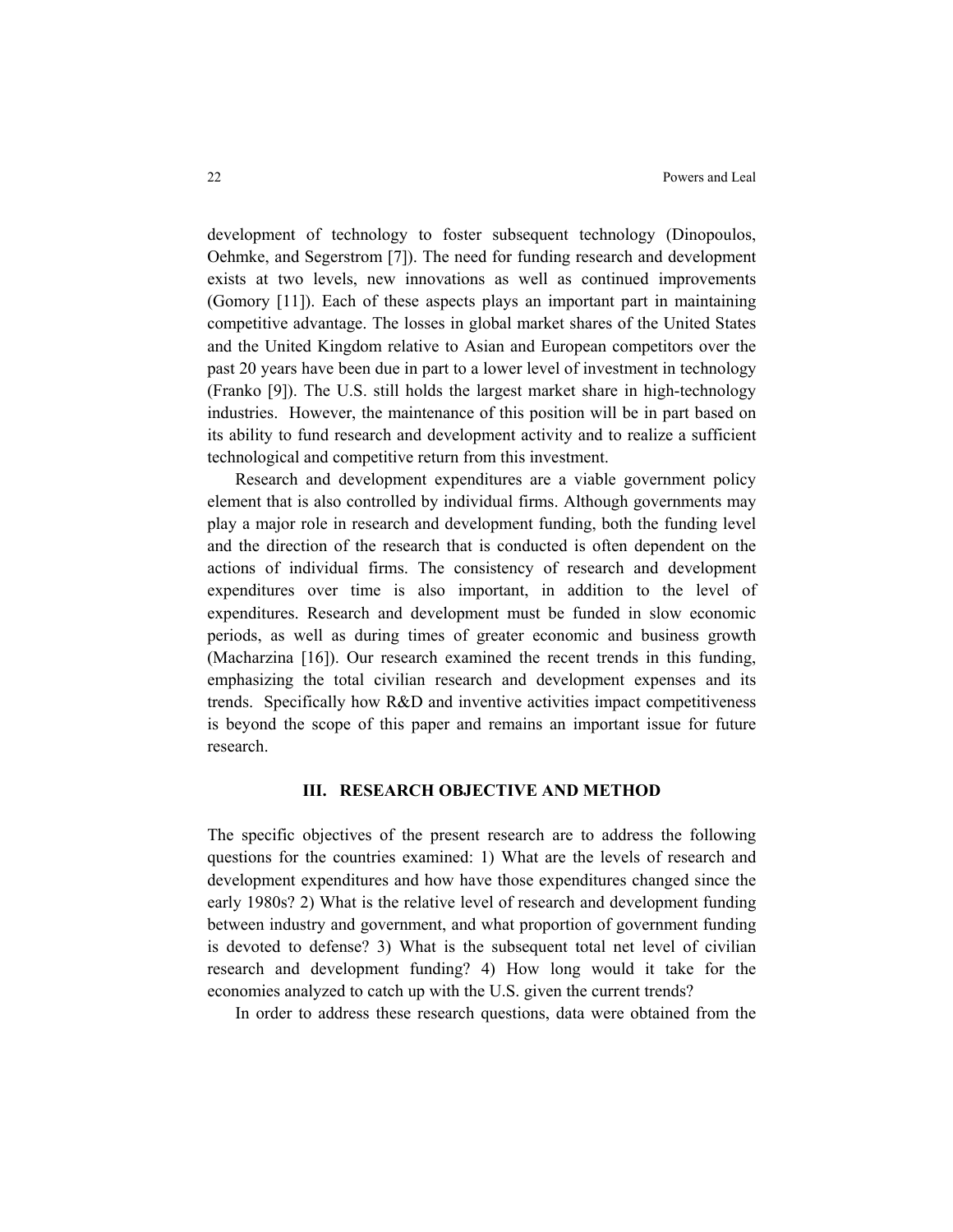Organization for Economic Cooperation and Development (OECD). The OECD is an international organization of the industrialized, market-economy countries. The OECD was established in 1961 as a successor to the Organization for European Economic Cooperation that administered the Marshall Plan.

Research and development expenditures resulting in the creation of technology can be a usable measure of innovative activity (Van der Eerden and Saelens [27]; Glismann and Horn [10]; Chakrabarti, Feinman, and Fuentivilla [5]). In this study we used several measures of research and development expenditures that aid in the identification of sources and trends over time. The OECD measures used in this research were 1) gross domestic expenditures<sup>1</sup> on research and development; 2) gross domestic expenditures on research and development as a percentage of gross domestic product; 3) gross domestic expenditures on research and development per capita; 4) percentage of gross domestic research and development financed by industry, government, other national sources (higher education institutions and private non-profit organizations), and from abroad; 5) government expenditures on research and development; 6) government civil and defense research and development expenditures as a percentage of government research and development expenditures. Each of these variables were obtained for the most recent years of available OECD data in the period 1981-1994.

#### **IV. RESEARCH FINDINGS**

#### A. Total Research and Development Expenditures

Table 1 shows total research and development expenditures, expenditures per capita, and expenditures as a percent of GDP. The U.S. spent an average of \$129.2 billion over the 1981-1994 period, over double that of Japan with \$50.8 billion. Germany is third in expenditures, averaging \$27.4 billion, France fourth with \$19.5 billion, and the U.K. last with \$18.0 billion. The European Union countries combined spent an average total of \$88.4 billion, falling between the U.S. and Japan. When the growth trend is examined for total expenditures from 1981 in Table 5, the European Union countries spent 2.5 times more in 1994 compared to 1981. France and Germany spend 2.3 times more, Japan 3.2 times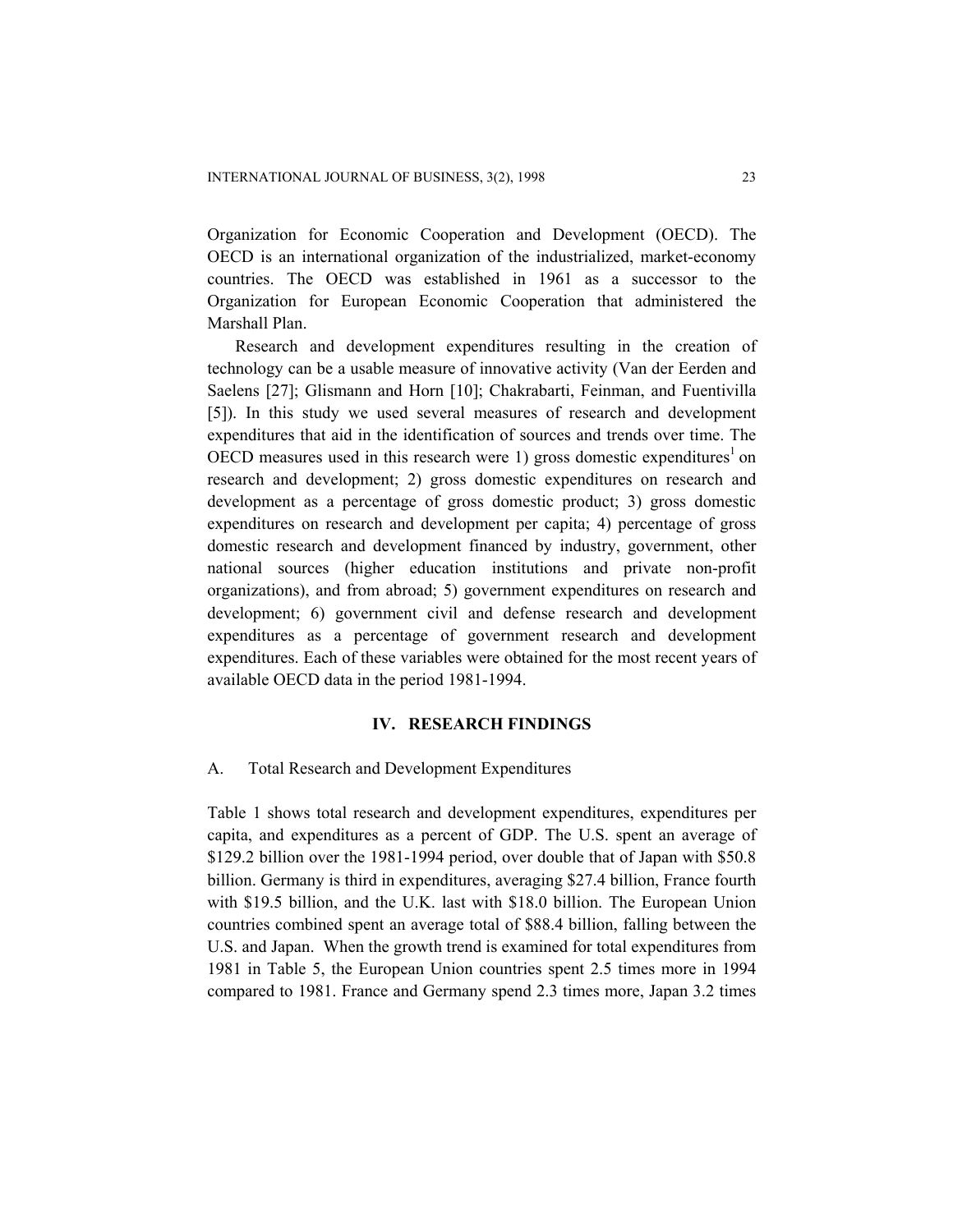more, and the U.S. spent 2.3 times more. Clearly, Japan's growth rate is much higher than the U.S. and the other countries examined  $2$ .

On research and development expenditures per capita, the U.S. is the leader followed by Japan and Germany. The 1994 data revealed, however, that Japan is second to the U.S. and is quickly approaching the U.S. level of research and development expenditures per capita. Comparing the 1981 to 1994 trends of per capita expenditures, the European Union countries increased 2.1 times, France and Germany 2.3 times, Japan 3 times, the U.K. 1.8 times, and the U.S. 2 times. This again shows the still greater growth rate of Japan's research and development investment on a per capita basis compared to the other economies examined.

When the average research and development spending as a percent of GDP is examined, the U.S. leads, followed closely once more by Japan and Germany. The European Union countries on average remained last. When examined for 1994 only, Japan has the highest expenditure level as a percentage of the GDP, followed by the U.S. and Germany. As seen in Figure 1, comparing research and development expenditures as a percentage of GDP over time, the United States trended slightly down, while at the same time Japan has trended upward with the exception of the most recent years. Germany has trended down and recently fell below France.



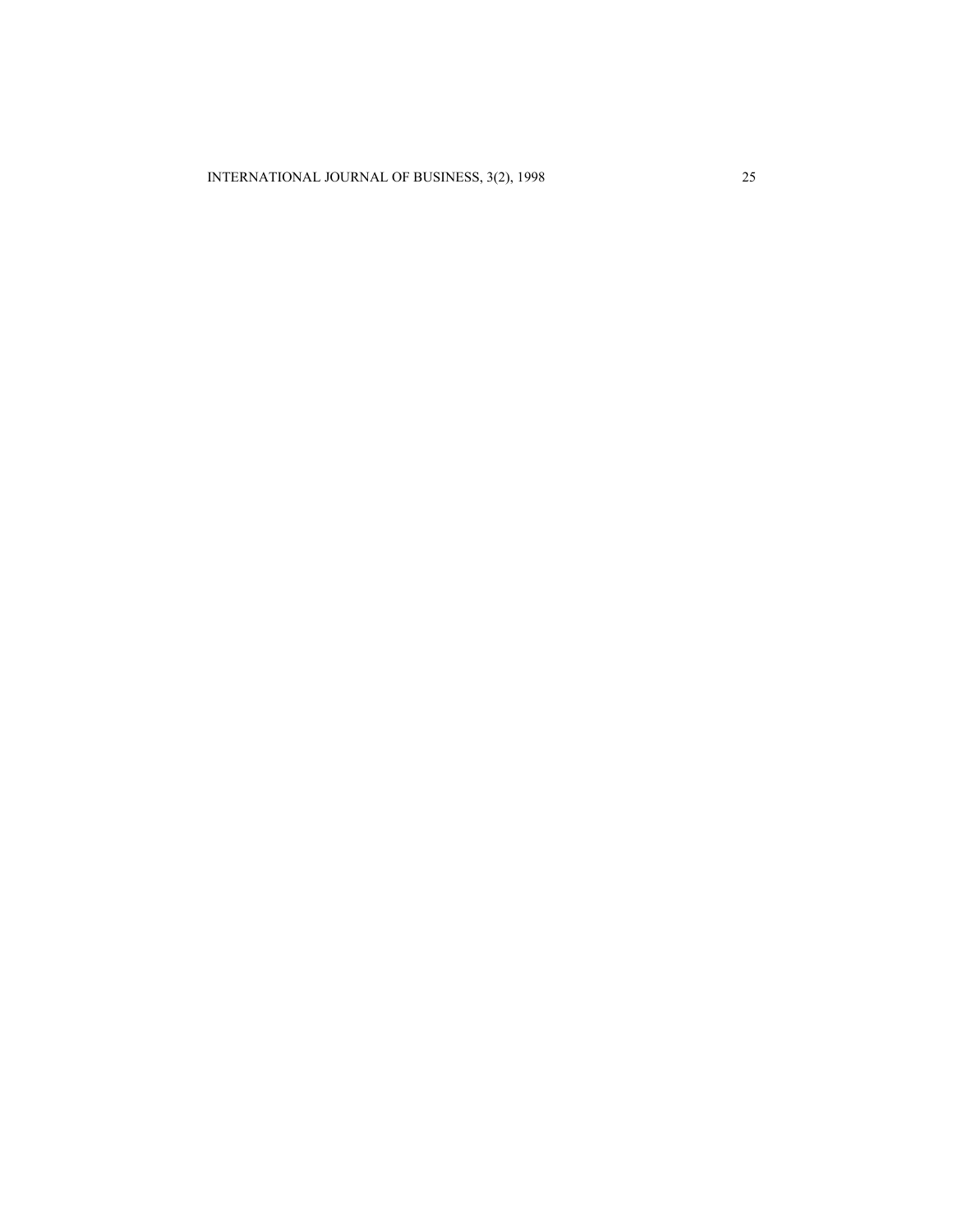#### B. Sources of Research and Development Funding

When firms devote resources to research and development, as opposed to the government financing of research and development, the more likely the funding will be quickly utilized for product and process innovation (Glismann and Horn [10]). Also, the presence of funding by industry is indicative of individual firms' commitments to the success of long-term strategies that require major investments in technology (Dertouzos et al. [6]). As seen in Table 2, sources of funding of research and development were identified based on four sources for each country examined: Industry Funding, Government Funding, Other Domestic, and Funding from Abroad. "Other Domestic" is comprised of financing from higher education and private non-profit institutions.

 Japan has a higher average industry financing level than the other economies examined by a wide margin. It averages 70.9% of funding from industry sources, followed by Germany with 61.4%. The United States, the U.K, and France follow with 52.5%, 47.8%, and 43.2% of funding from industry sources on average over the 1981-94 period, respectively. The European Union research and development expenditures are on average 51.3% financed by industry, falling behind Japan and Germany. Other domestic and funding sources from abroad do not vary widely, although the U.K. and France do have relatively higher percentages of funding from abroad. Figure 2 highlights the striking difference in the sources of R&D funding between Japan, the U.S., and the European Union.

 France has the highest level of average government funding at 49.7%, followed by the United States, the U.K., and Germany. Japan has the lowest level of government funding of research and development at 20.6%. Overall, the funding sources are relatively stable over time. Japan's proportion financed by the government decreased from 24.9% in 1981 to a low of 18% in 1990 only to go back to 21.5% in 1994. The next section presents trends in defense and civilian R&D expenditures.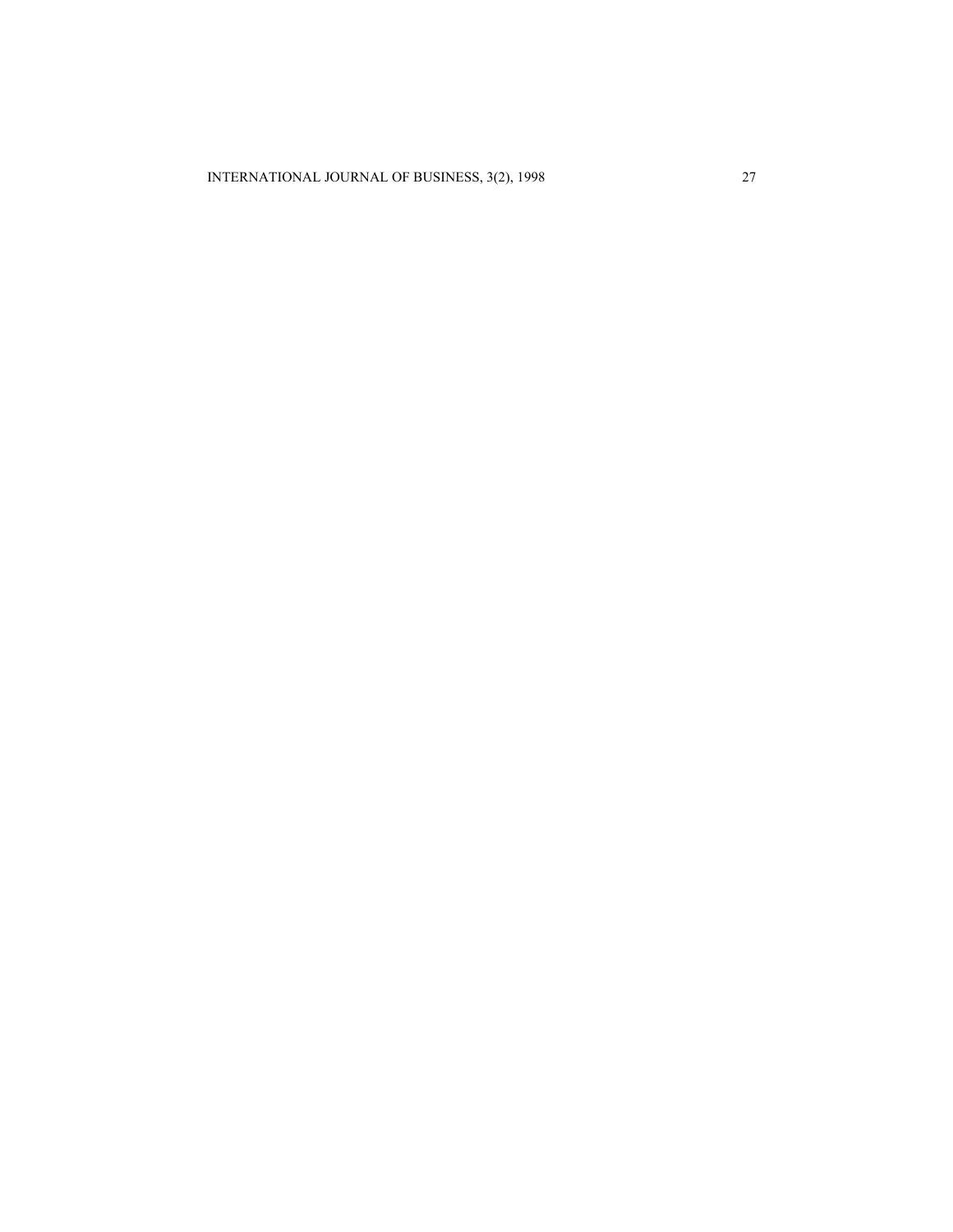

**Figure 2**  Average research and development financing, 1981-1994

#### C. Government Expenditures: Civilian vs. Defense

Table 3 shows government expenditures in billions of U.S. dollars and the breakdown of government expenditures on civilian compared to defense research and development. The U.S. government spends the largest nominal amount by far. However, Japan has overtaken the U.S. in government expenditures in R&D growth recently. The U.S. growth rate in government R&D expenditures was 2 times versus 2.2 times for Japan and around 2 times for most of the other countries from 1981 to 1994.

The U.S. has the highest percent of government expenditures on research and development for defense at 62.9% on average, followed by the U.K. at 44.5%. The other economies spend far less in this, with Japan having the lowest, but fastest growing, percentage spent on defense at 5.1% average. Japan in 1994 spent 6.0% of government expenditures on defense research and development. All the other economies are spending much less in defense as a proportion of total government expenditures. In 1994, the U.S. government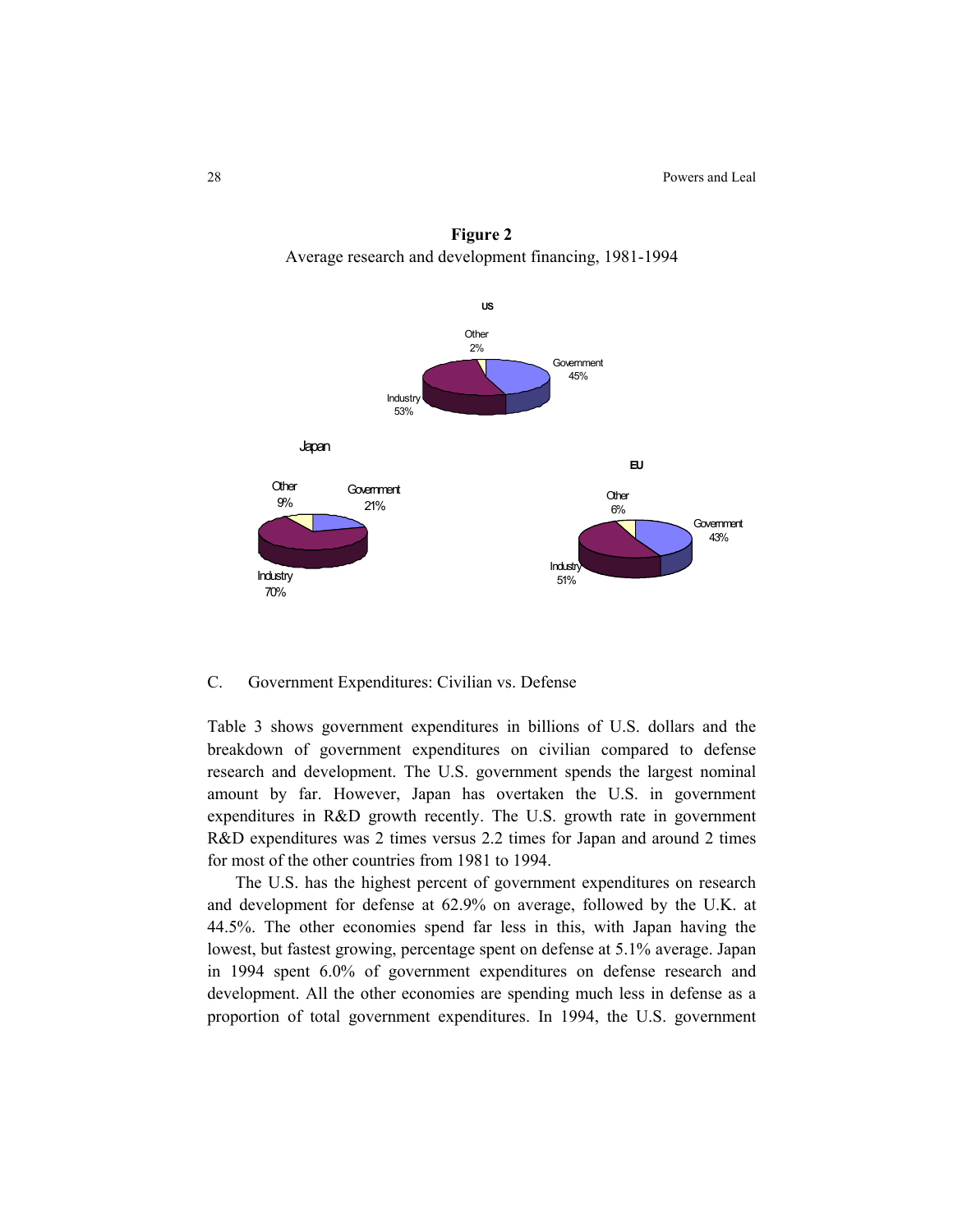spent 55.3% in defense R&D from a peak of 69.3% in 1986. The same seems to be happening in the other European countries.

As seen in Figure 3, the disparity between the U.S., Japan, and the European Union in government expenditures on defense related research and development is substantial. This may put Japan at an advantage since its research and development funding is devoted almost exclusively to civilian purposes, which can enhance its position in the global market. The trend of government funded defense research and development shows an increase for Japan and a decrease in the other economies. Nevertheless, the disparities are substantial for this to equalize in the short-run.



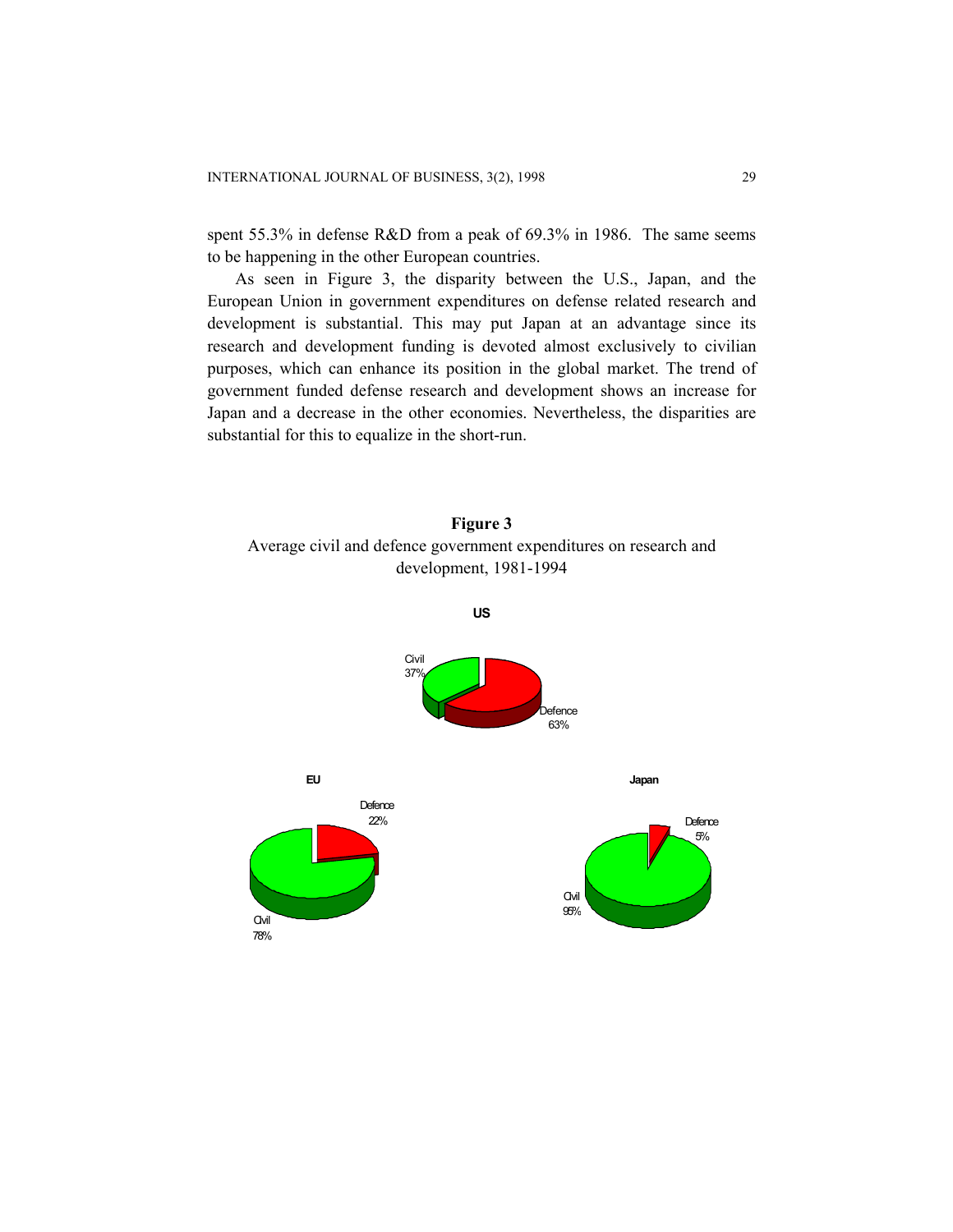30 Powers and Leal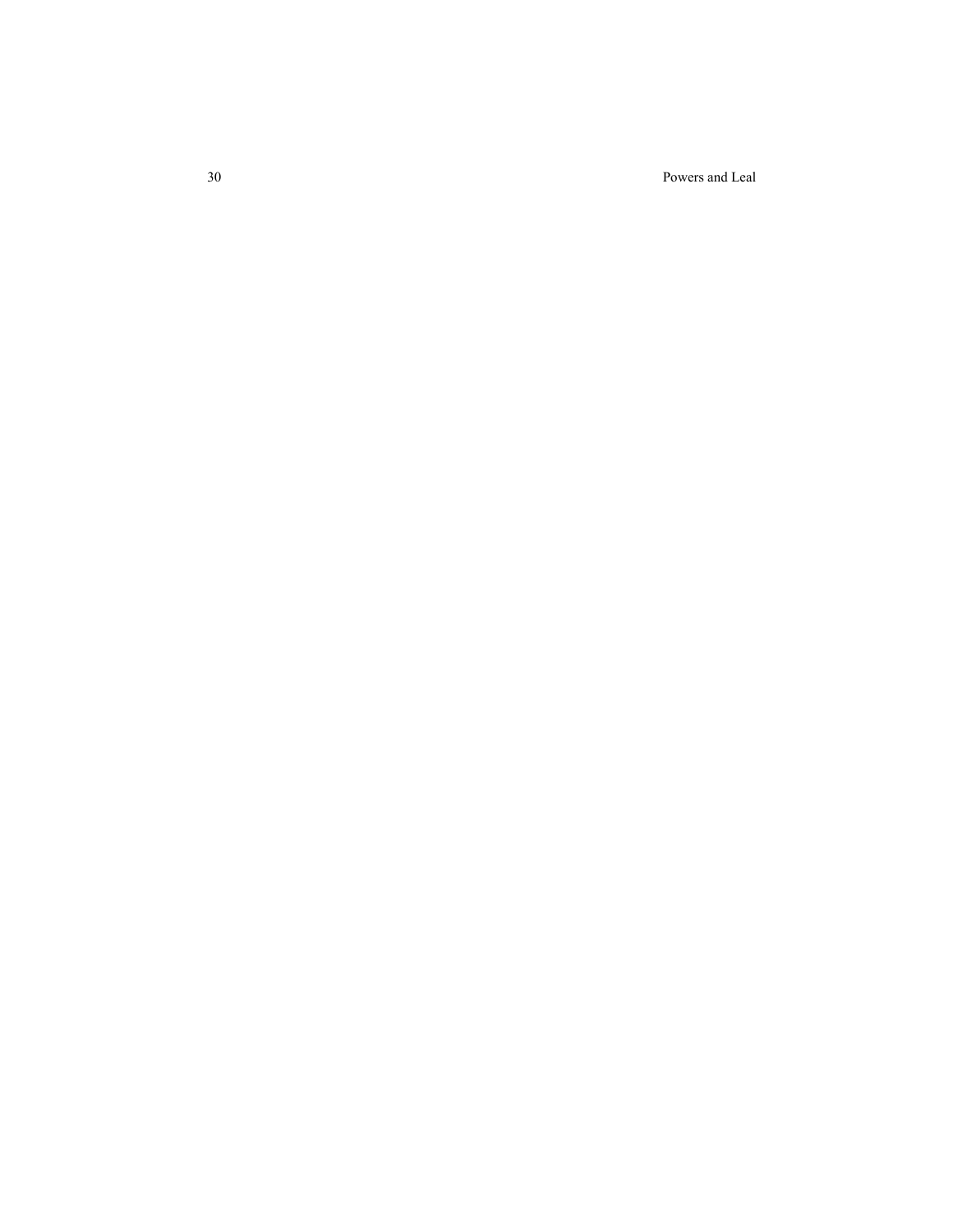#### D. Estimated Total Level of Civilian Research and Development

Given the importance of civilian research and development activity to market competitiveness, total civilian expenditures were estimated as shown in Table 4. By deducting government funded defense expenditures from the total expenditures, the total civilian research and development expenditure level was obtained. This was then expressed as a percent of gross expenditures, as a percent of GDP, and on a per capita basis.

It must be kept in mind when examining business expenditures on research and development that part of this expense may be dedicated to defense. However, the OECD data did not allow us to verify this and thus pure civil expenditures may be overestimated. On the other hand, defense expenditures may eventually yield civil innovations as an offsetting effect. The results, if civil expenses are overestimated, would show the U.S. to have an even lower business research and development expenditure level.

The results in Table 4 are revealing. Although the U.S. led dramatically in total research and development expenditures compared to Japan (see Table 1; \$129.2 billion compared to \$50.8 billion on average), the difference between the two countries becomes smaller when one looks at civilian expenditures alone. On a total civilian expenditures basis, the U.S. leads Japan with \$86.9 billion compared to Japan's \$59.2 billion on average. Thus, Japan's expenditures in R&D are 68% of that of the U.S. In 1994, however, this ratio was 55%, reflecting the U.S. decreasing expenditures with defense.

Since there is no data for Japan before 1985, the growth rates for total civilian expenditures from 1985, as estimated from Table 4, reveal that Japan increased its expenditures by 1.95 times up to 1994. The U.S. civil expenditures increased by 1.7 times in the same period and the European Union by 1.8 times.

While Japan's civilian research and development expenditures are only slightly less than its total expenditures, the U.S. civilian expenditures are 29.6% less than the total expenditure level on average. As shown in Figure 4, when comparing total civilian research and development expenditures as a percent of GDP to total research and development expenditures as a percent of GDP (Figure 1), a much different pattern emerges. Japan is the leader in civilian research and development expenditures as a percentage of the GDP and on a per capita basis, having overtaken the U.S. in both measures. Germany was at a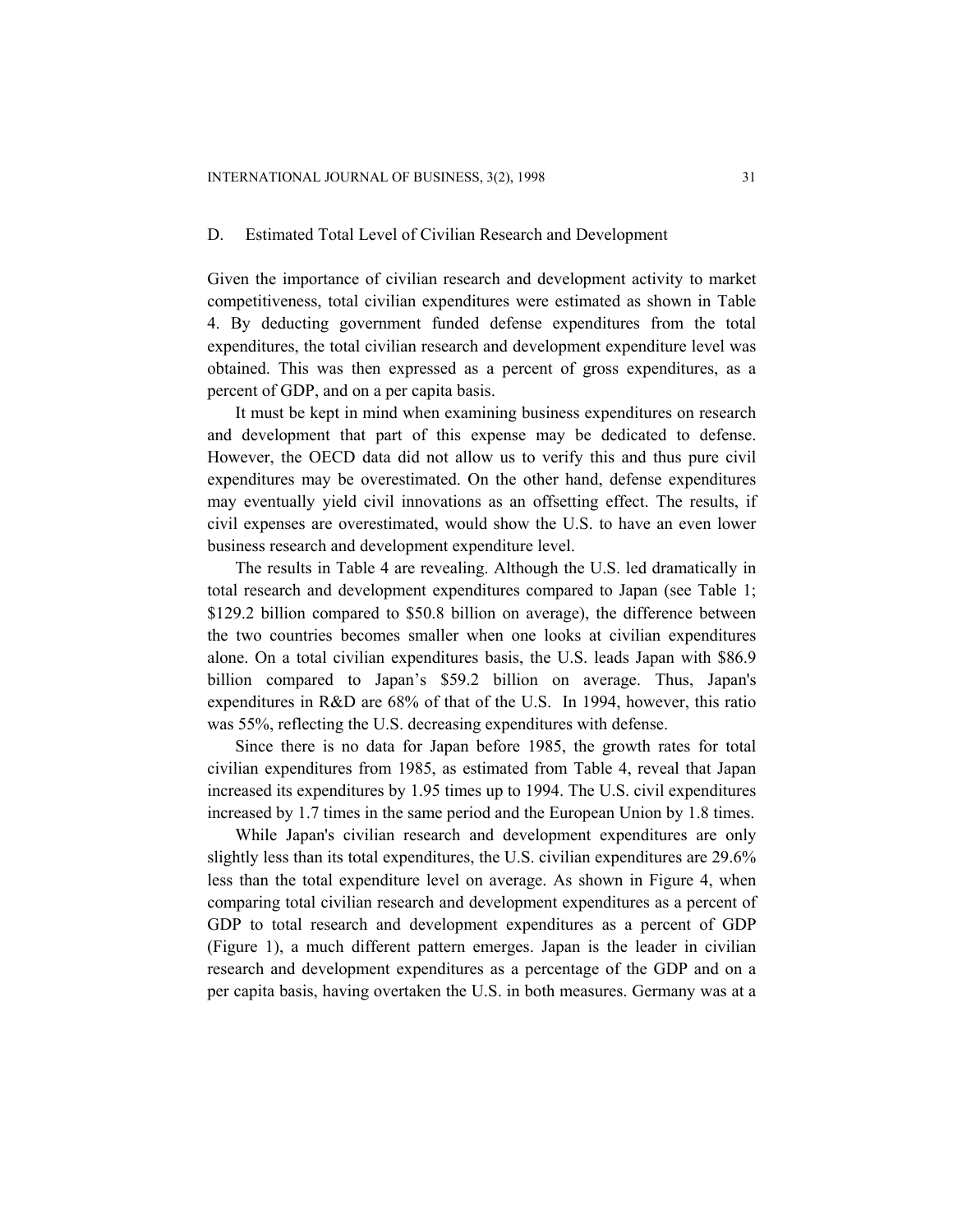comparable level as Japan but shows a sharp decline in the period following its efforts at reunification. The U.S., France, the U.K., and the European Union countries all are at a relatively stable and comparable rate, but below that of Japan and Germany.

## **V. DISCUSSION AND IMPLICATIONS**

The findings of our research indicate that although the U.S. currently has a higher gross R&D expenditure level than the other economies examined, there are several factors that make this lead not as substantial as first appears. Upon closer examination of the data, Japan is funding research and development in a manner that makes it already a leader in research and development funding relative to the U.S. and the other economies examined. In fact, Japan already leads all other countries considering only civilian expenditures in research and development on a per capita and relative to the GDP basis.



**Figure 4**  Estimated civil research and development expenditures as a % of GDP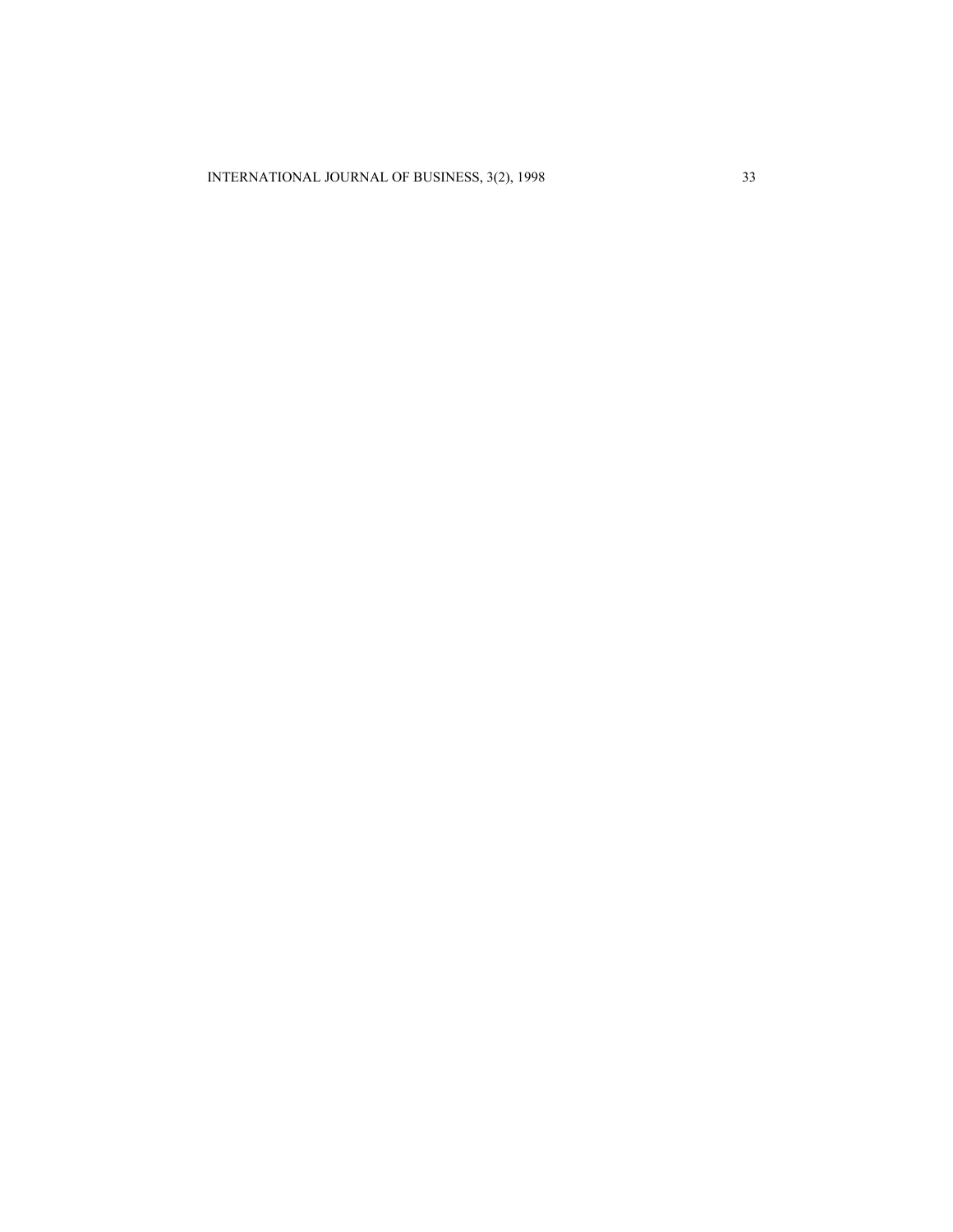|                |                                  |       |       |         | Geometric | <b>Years To</b>  |
|----------------|----------------------------------|-------|-------|---------|-----------|------------------|
|                |                                  |       |       | 14 Year | Average   | Catch Up         |
| <b>Economy</b> | Variable                         | 1981  | 1994  | Growth  | Growth    | With US          |
| EU             | Gross R&D Exp. US\$ Billion      | 51.3  | 126.0 | 145.5%  | 6.6%      | 57               |
|                | Gross R&D Exp. US\$ Per Capita   | 161.0 | 339.9 | 111.1%  | 5.5%      | 201              |
|                | Total Civil Exp. in US\$ Billion | 45.4  | 117.2 | 157.8%  | 7.0%      | 54               |
|                | Total Civil Exp. Per Capita      | 142.6 | 316.1 | 121.7%  | 5.9%      | 816              |
| France         | Gross R&D Exp. US\$ Billion      | 11.4  | 26.4  | 130.8%  | 6.2%      | 2779             |
|                | Gross R&D Exp. US\$ Per Capita   | 211.1 | 456.9 | 116.4%  | 5.7%      | 70               |
|                | Total Civil Exp. in US\$ Billion | 9.1   | 22.8  | 150.4%  | 6.8%      | 4670             |
|                | Total Civil Exp. Per Capita      | 167.8 | 394.0 | 134.8%  | 6.3%      | 57               |
| Germany        | Gross R&D Exp. US\$ Billion      | 16.6  | 37.4  | 125.1%  | 6.0%      | Never            |
|                | Gross R&D Exp. US\$ Per Capita   | 269.3 | 459.4 | 70.6%   | 3.9%      | Never            |
|                | Total Civil Exp. in US\$ Billion | 16.0  | 36.2  | 126.1%  | $6.0\%$   | Never            |
|                | Total Civil Exp. Per Capita      | 259.5 | 444.7 | 71.3%   | 3.9%      | Never            |
| Japan          | Gross R&D Exp. US\$ Billion      | 23.3  | 75.1  | 222.1%  | 8.7%      | 33               |
|                | Gross R&D Exp. US\$ Per Capita   | 198.2 | 600.8 | 203.1%  | 8.2%      | 3                |
|                | Total Civil Exp. in US\$ Billion | 38.0  | 74.1  | 154.4%  | $6.9\%$   | 387              |
|                | Total Civil Exp. Per Capita      | 325.1 | 593.0 | 132.0%  |           | 6.2% Already Did |
| UK             | Gross R&D Exp. US\$ Billion      | 12.3  | 22.6  | 84.4%   | 4.5%      | Never            |
|                | Gross R&D Exp. US\$ Per Capita   | 217.3 | 387.4 | 78.3%   | 4.2%      | Never            |
|                | Total Civil Exp. in US\$ Billion | 9.5   | 19.8  | 108.6%  | 5.4%      | Never            |
|                | Total Civil Exp. Per Capita      | 168.0 | 338.7 | 101.6%  | 5.1%      | Never            |
| US             | Gross R&D Exp. US\$ Billion      | 73.7  | 168.5 | 128.7%  | 6.1%      |                  |
|                | Gross R&D Exp. US\$ Per Capita   | 320.2 | 646.4 | 101.9%  | 5.1%      |                  |
|                | Total Civil Exp. in US\$ Billion | 53.9  | 134.1 | 149.0%  | 6.7%      |                  |
|                | Total Civil Exp. Per Capita      | 234.0 | 514.5 | 119.9%  | 5.8%      |                  |

**Table 5**  Summary of trends in research and development funding, 1981-1994

The figures for Japanese total civil expenditure start in 1985. The growth rates have been adjusted accordingly.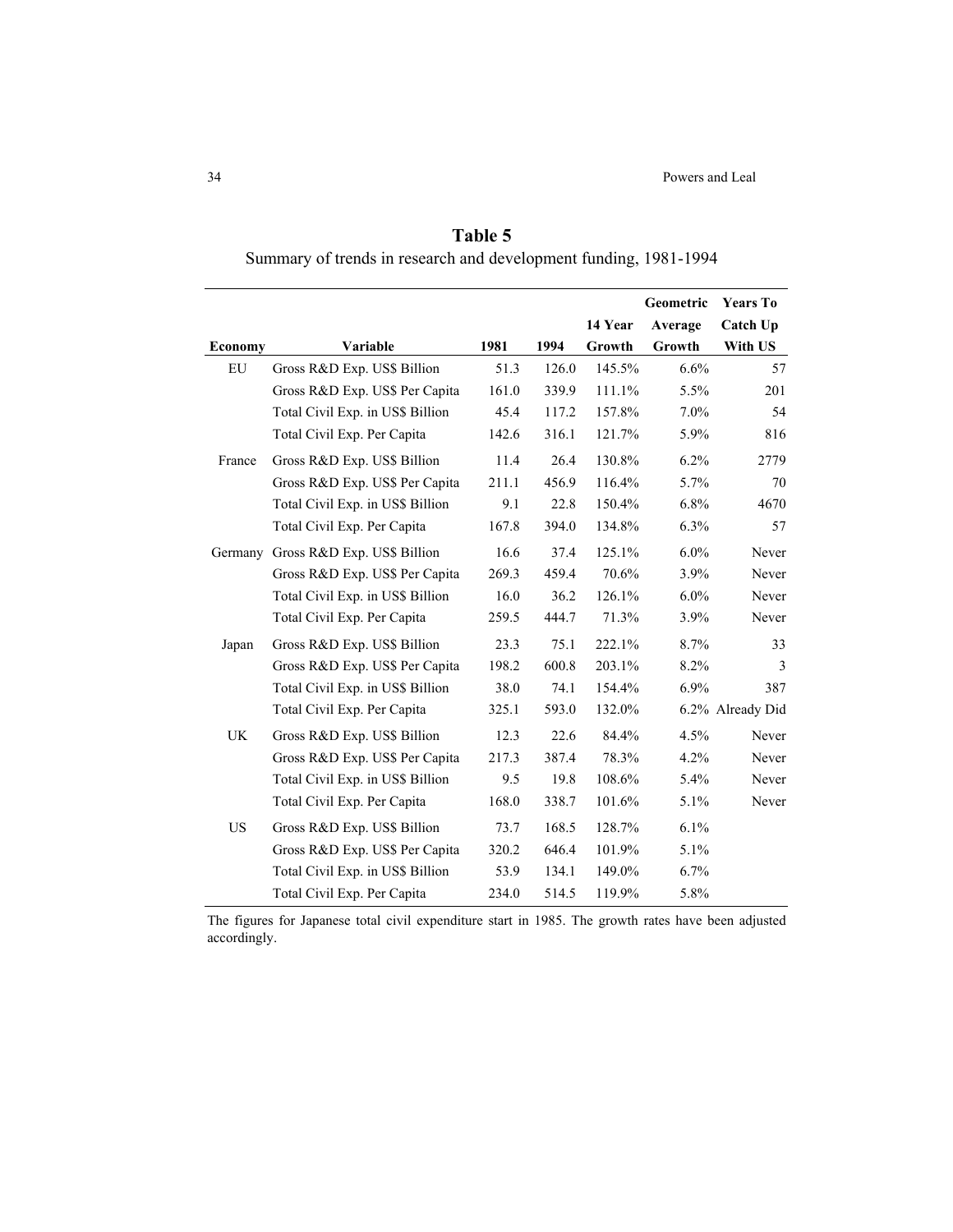A summary of our analysis is shown in Table 5. There are three major considerations that affect the current position of the U.S.: (1) the slightly lower, growth rates in total and civil research and development funding compared to other selected economies, notably Japan; (2) the relatively high level of government funding compared to industry funding of research and development; and (3) the relatively high level of research and development expenditures that are devoted to non-civilian applications. These factors in combination greatly favor Japan's leadership at the expense of the U.S. and the other economies examined. The superior performance of Japan in funding inventive activities, in particular, has been noted in earlier studies (Evenson [8]; Glismann and Horn [10]).

There is a wide disparity in the growth rates in total research and development expenditures between Japan and the other economies. Japan's expenditures have tripled while the other economies have slightly more than doubled. On a per capita and on a percentage of GDP basis these trends are even more dramatic. Not only has Japan surpassed the U.S. in total expenditures as a percent of GDP, Japan's relative increase in total expenditures as a percent of GDP from 1981 to 1994 is double that of the U.S. and France, the next two countries in expenditure as a percentage of GDP increase. On a per capita basis similar evidence supports the notion of Japan's superiority in this area. Japan's sources of research and development funding are also quite different than the other competing economies examined. Its relative level of industry funding is substantially greater than the other economies. Additionally, the loss of the U.S. leadership has been explained by Glismann and Horn [10] as a catching-up effect by other countries for earlier periods. But the most recent data still show a high growth rate in expenditures and in patents (Powers and Leal [20], which may indicate that the reduced, but still vigorous, U.S. inventive activity may not be simply explained by other economies catching up.

Although defense related research and development may in fact have civilian spin-offs, it is not generally considered to have the same impact on the development of consumer goods and on overall economic performance (Kennedy [13], Glismann and Horn [10]). The disparity between the U.S. and Japan in government expenditures on defense related research and development is substantial and may contribute to Japan's innovative capability so widely seen in recent years. If the trend that we have observed in the level of the U.S.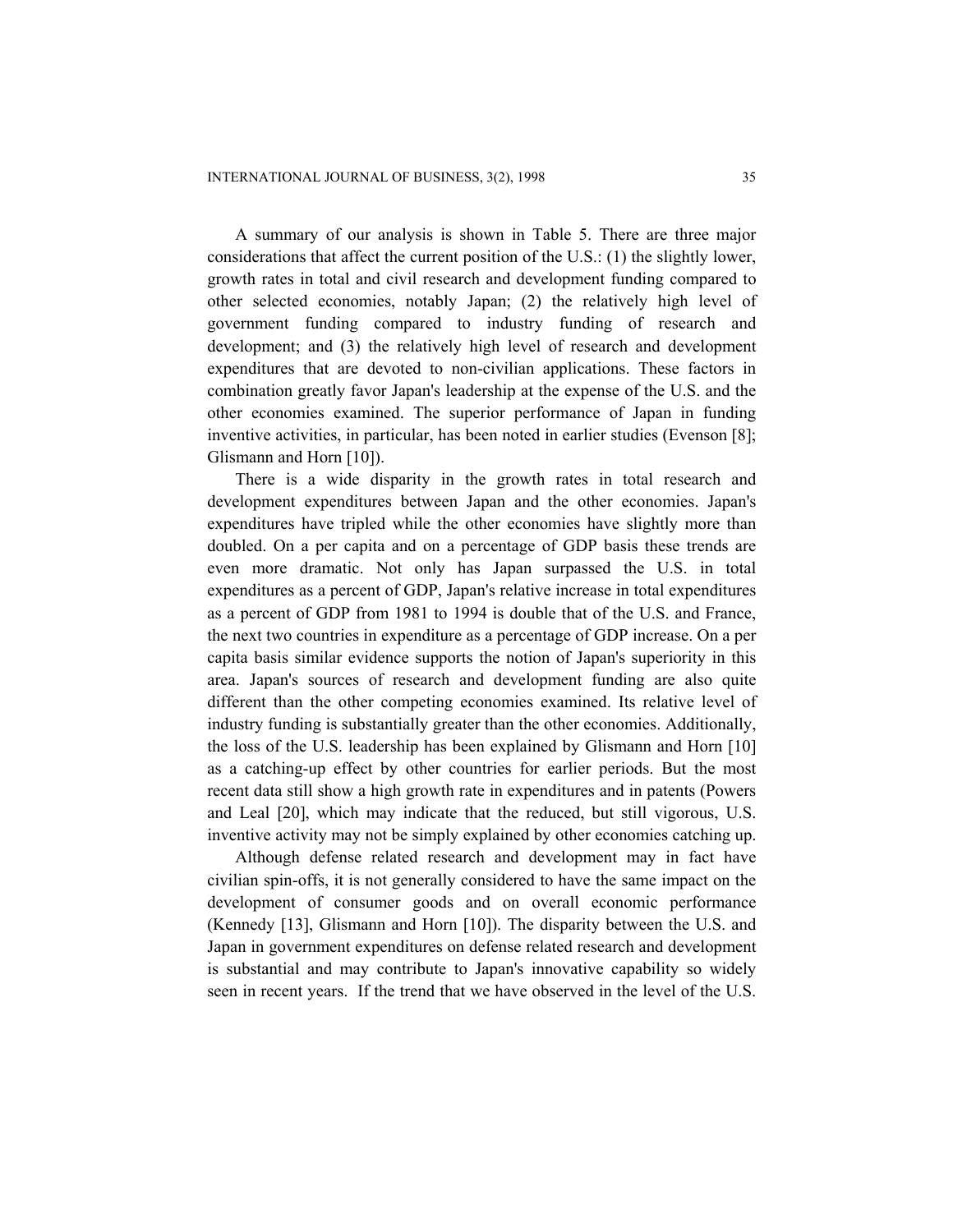and Japan's gross R&D expenditures per capita were to continue into the future, Japan will overtake the U.S. in 1997. Japan already overtook the U.S. in total civilian expenditures per capita in 1987.

 An additional consideration is the U.S. reducing its level of defense expenditures in the 1990s. At the same time Japan is increasing defense expenditures. This may tend to mitigate the wide disparity we have observed on total civilian research and development expenditures in the future. Germany's funding of research and development as a percentage of GDP was at the same level as that of Japan, but has declined recently. If the trend that we identified for Germany continues for several more years, it can have a negative impact on the European Union in total. In 1993 Japan was considered to be the world's most competitive economy (The Economist [26]). However, the U.S. regained the leadership in the 1995 and 1996 and, as our data show, has improved its figures for R&D funding recently while those of Japan stabilized. No doubt, Japan aside, the U.S. remains unchallenged.

### **VI. SUMMARY AND CONCLUSIONS**

In this paper we have identified the levels and trend of research and development funding for Japan, France, Germany, Great Britain, the United States, and the European Union. Japan's performance is unique and superior relative to the other economies. We specifically call attention to the fact that virtually all of Japan's R&D expenditures are civilian in purpose and funded by industry. When total civilian research and development expenditures are examined, Japan's investment in technology is already superior and has overtaken the U.S. on both a per capita and a relative GDP basis. The results reported in this paper have profound competitive and policy ramifications that we believe are important to investigate and identify in future research.

#### **NOTES**

- 1. All currency figures are in U.S. dollars adjusted based on the purchasing power parity across countries.
- 2. These results are consistent for local currency expenditures and do not seem to be driven by foreign exchange rate changes.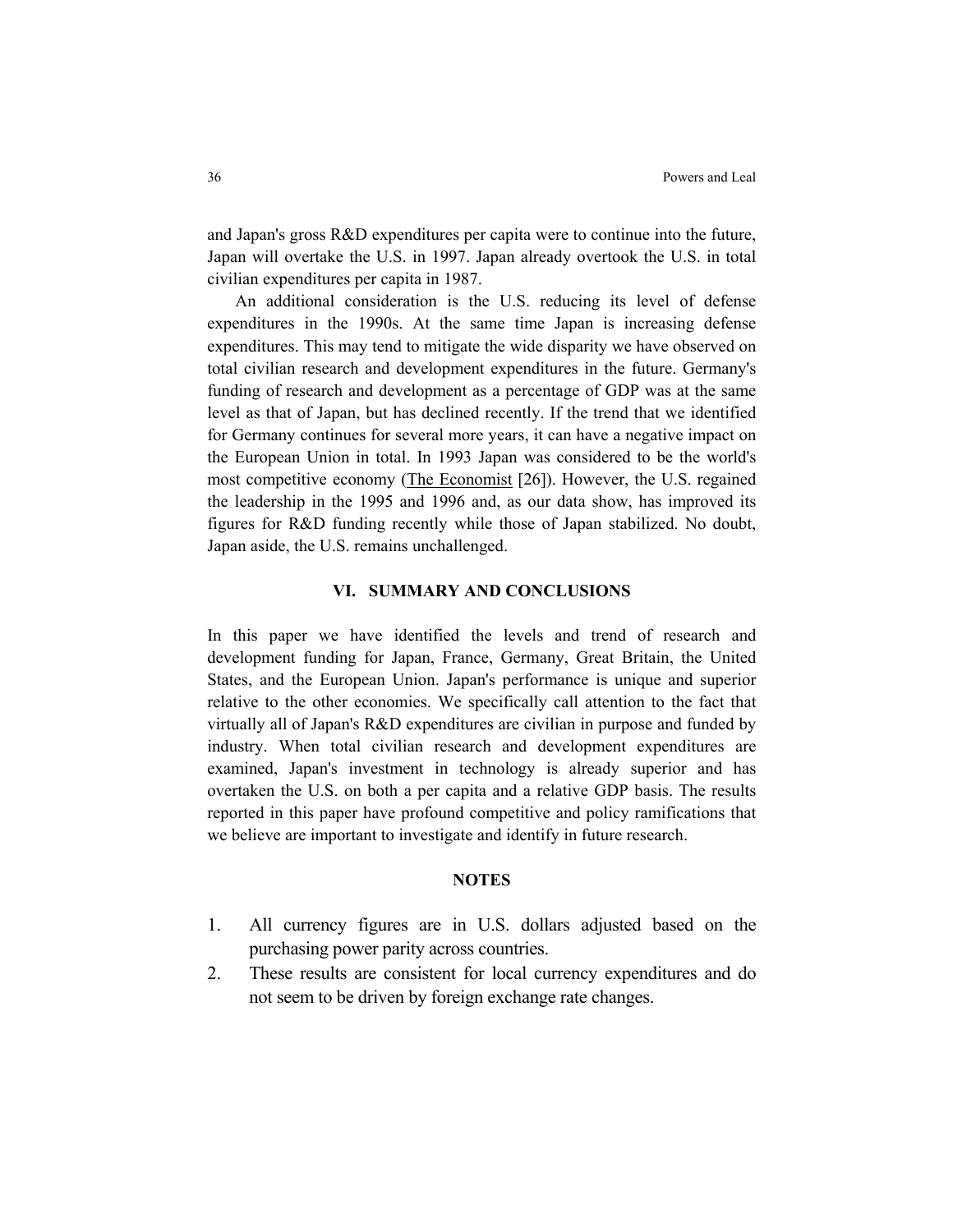#### **REFERENCES**

- [1] Auriol, Laudiline, and Fracois Pham (1992). "What Pattern in Patents?," *OECD Observer*. No. 179 (December), 15-18.
- [2] Behrman, Jack N. (1986). "The Future of International Business and the Distribution of Benefits," *Columbia Journal of World Business*, Twentieth Anniversary Issue (Summer), 15-22.
- [3] Butler, Alison (1992). "Is the United States Losing its Dominance in High-Technology Industries?," *Federal Reserve Bank of St. Louis Review*, Vol. 74, No. 6, 19-34.
- [4] Chakrabarti, Alok K. (1991). "Competition in High Technology: Analysis of Patents of U.S., Japan, U.K., France, West Germany, and Canada," *IEEE Transactions on Engineering Management*, Vol. 3, No. 1, 78-84.
- [5] Chakrabarti, Alok K., Stephen Feinman and William Fuentivilla (1982). "The Cross-National Comparison of Industrial Innovations," *Columbia Journal of World Business*, Vol. 17, (Fall), 33-39.
- [6] Dertouzos , M. L., Richard K. Lester, and R. M. Solow (1989). *Made in America*, The MIT Commission on Industrial Productivity, MIT Press.
- [7] Dinopoulos, Elias, James F. Oehmke, and Paul S. Segerstrom (1993). "High-Technology-Industry Trade and Investment: The Role of Factor Endowments," *Journal of International Economics*, Vol. 34, No. 1, 49-71.
- [8] Evenson, Robert E. (1984). "International Invention: Implications for Technology Market Analysis," in Zvi Griliches, ed., *R&D Patents and Productivity*, Chicago: The University of Chicago Press.
- [9] Franko, Lawrence G. (1989). "Global Corporate Competition: Who's Winning, Who's Losing, and the R&D Factor as One Reason Why," *Strategic Management Journal*, Vol. 10, No. 5, 449-474.
- [10] Glismann, Hans H. and Ernst-Jürgen Horn (1988). "Comparative Invention Performance of Major Industrial Countries: Patterns and Explanations," *Management Science*, Vol. 34, No. 10, 1169-1187.
- [11] Gomory, Ralph E. (1989). "From the 'Ladder of Science' to the Product Development Cycle," *Harvard Business Review*, Vol. 67, No. 6, 99-105.
- [12] Kantrow, Alan M. (1983). *Survival Strategies for American Industry*, New York: John Wiley and Sons.